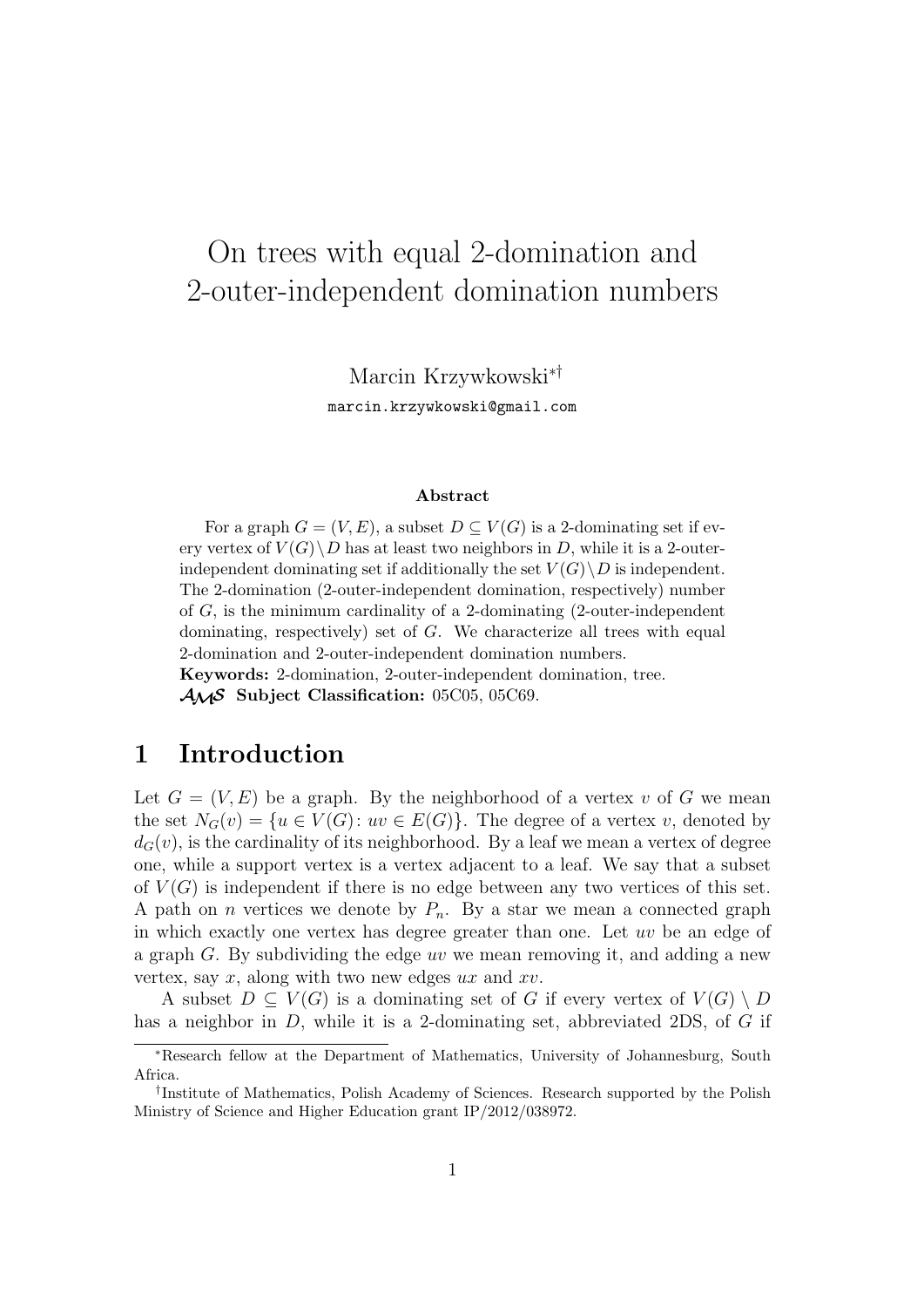every vertex of  $V(G) \setminus D$  has at least two neighbors in *D*. The domination (2domination, respectively) number of *G*, denoted by  $\gamma(G)$  ( $\gamma_2(G)$ , respectively), is the minimum cardinality of a dominating (2-dominating, respectively) set of *G*. A 2-dominating set of *G* of minimum cardinality is called a  $\gamma_2(G)$ -set. Note that 2-domination is a type of multiple domination in which each vertex, which is not in the dominating set, is dominated at least *k* times for a fixed positive integer *k*. Multiple domination in graphs was introduced by Fink and Jacobson [2], and was further studied for example in [1, 3, 4]. For a comprehensive survey of domination in graphs, see [5].

A subset  $D \subseteq V(G)$  is a 2-outer-independent dominating set, abbreviated 2OIDS, of *G* if every vertex of  $V(G) \setminus D$  has at least two neighbors in *D*, and the set  $V(G) \setminus D$  is independent. The 2-outer-independent domination number of *G*, denoted by  $\gamma_2^{oi}(G)$ , is the minimum cardinality of a 2-outer-independent dominating set of *G*. A 2-outer-independent dominating set of *G* of minimum cardinality is called a  $\gamma_2^{oi}(G)$ -set. The study of 2-outer-independent domination in graphs was initiated in [6].

We characterize all trees with equal 2-domination and 2-outer-independent domination numbers.

### **2 Results**

We begin with the following three straightforward observations.

**Observation 1** *For every graph G we have*  $\gamma_2^{oi}(G) \geq \gamma_2(G)$ *.* 

**Observation 2** *Every leaf of a graph G is in every*  $\gamma_2(G)$ -set and in every  $\gamma_2^{oi}(G)$ *set.*

**Observation 3** *For every path there is a minimum* 2*-dominating set that contains all vertices that are at even distance from one of the leaves.*

Let *T* be a tree. We say that two vertices of *T* of degree at least three are linked, if all interior vertices of the path joining them in *T* have degree two. Then the path is called a link. Paths joining leaves of *T* to the closest vertices of degree at least three we call chains. The length of a link or a chain is the number of its edges. A link or a chain is even (odd, respectively) if its length is even (odd, respectively). We say that a vertex of  $T$  of degree at least three, say  $x$ , is within even range of a leaf, if there is a leaf, say  $\gamma$ , such that all links and chains of the path joining *x* and *y* in *T* are even.

Let  $\mathcal{T}_0$  be a family of trees in which for every pair of adjacent vertices of degree at least three, at least one of them is within even range of a leaf.

**Lemma 4** *If*  $T \in \mathcal{T}_0$ *, then*  $\gamma_2^{oi}(T) = \gamma_2(T)$ *.*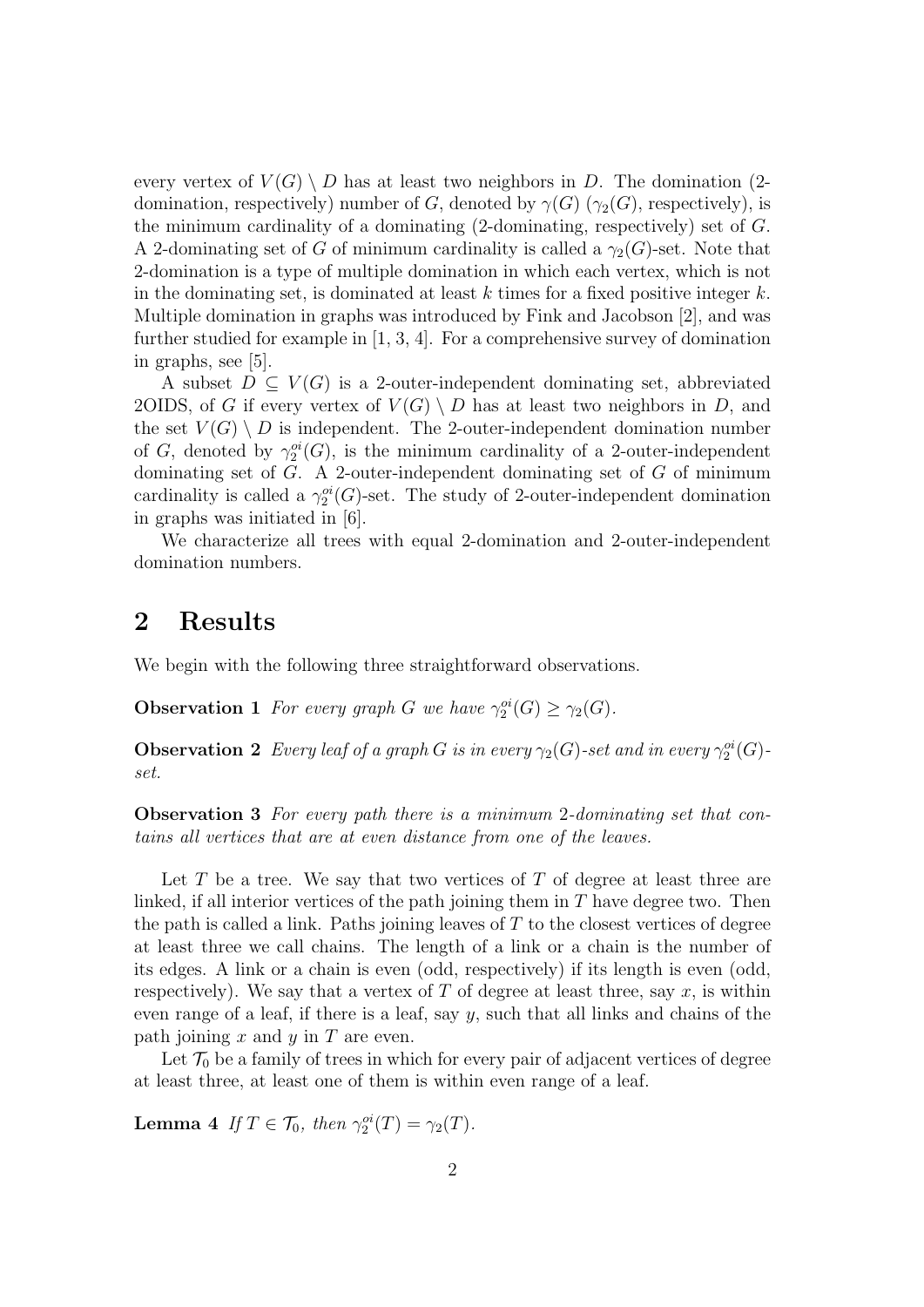**Proof.** Observation 3 implies that for every tree there is a minimum 2-dominating set that contains all vertices of degree at least three that are within even range of a leaf. Let *D* be such a set for the tree *T*. Suppose that some two adjacent vertices of *T*, say *x* and *y*, do not belong to the set *D*. Since  $T \in \mathcal{T}_0$ , at least one of them has degree two. This is a contradiction as that vertex must have at least two neighbors in *D*. We now conclude that for every pair of adjacent vertices of *T*, the set *D* contains at least one of them. Thus  $V(T) \setminus D$  is an independent set. Consequently, *D* is a 2OIDS of the tree *T*. Therefore  $\gamma_2^{oi}(T) \leq \gamma_2(T)$ . On the other hand, by Observation 1 we have  $\gamma_2^{oi}(T) \geq \gamma_2(T)$ .

We characterize all trees with equal 2-domination and 2-outer-independent domination numbers. For this purpose we introduce a family  $\mathcal T$  of trees  $T = T_k$ that can be obtained as follows. Let  $T_1 \in \mathcal{T}_0$ . If *k* is a positive integer, then  $T_{k+1}$ can be obtained recursively from  $T_k$  by the following operation. Let x be a vertex of  $T_k$ , which belongs to some  $\gamma_2^{oi}(T)$ -set. Let *y* be the central vertex of a star, each edge of which can be subdivided any non-negative even number of times. Then join the vertices *x* and *y*.

For checking whether a given vertex of a tree belongs to some of its minimum 2-outer-independent dominating sets, let us consider the following algorithm, which labels vertices of a tree *T* as taken, omitted and undecided. Initialize by calling every leaf taken and every other vertex undecided. Root *T* at a non-leaf vertex, say *r*. Let  $u \neq r$  be a vertex of *T*, which has not already been decided, and such that all its children have been decided. If some child of *u* has been omitted, then take *u*. Otherwise omit *u* and take its parent.

**Proposition 5** *Let T be a tree, and let v be a vertex of T. There exists a*  $\gamma_2^{oi}(T)$ *set containing the vertex v if and only if v is a leaf or, rooting T at v, the above algorithm labels at least one child of v as omitted.*

We now prove that for every tree of the family  $\mathcal{T}$ , the 2-domination and the 2-outer-independent domination numbers are equal.

**Lemma 6** *If*  $T \in \mathcal{T}$ *, then*  $\gamma_2^{oi}(T) = \gamma_2(T)$ *.* 

**Proof.** We use the induction on the number *k* of operations performed to construct the tree *T*. If  $T \in \mathcal{T}_0$ , then by Lemma 4 we have  $\gamma_2^{oi}(T) = \gamma_2(T)$ . Let *k* be a positive integer. Assume that the result is true for every  $T' = T_k$  of the family  $\mathcal T$  constructed by  $k-1$  operations. Let  $x$  be a vertex of  $T'$  to which is attached the new tree  $T_1$ . It is easy to notice that  $\gamma_2^{oi}(T_1) = \gamma_2(T_1)$ . The vertices of  $T_1$  at odd distance from the vertex of maximum degree, say *y*, form a  $\gamma_2^{oi}(T_1)$ set. Let *D'* be a  $\gamma_2^{oi}(T')$ -set that contains the vertex *x*. It is easy to observe that the elements of the set  $D'$  together with the vertices of  $T_1$  at odd distance from *y*, form a 2OIDS of the tree *T*. Thus  $\gamma_2^{oi}(T) \leq \gamma_2^{oi}(T') + \gamma_2^{oi}(T_1)$ . Now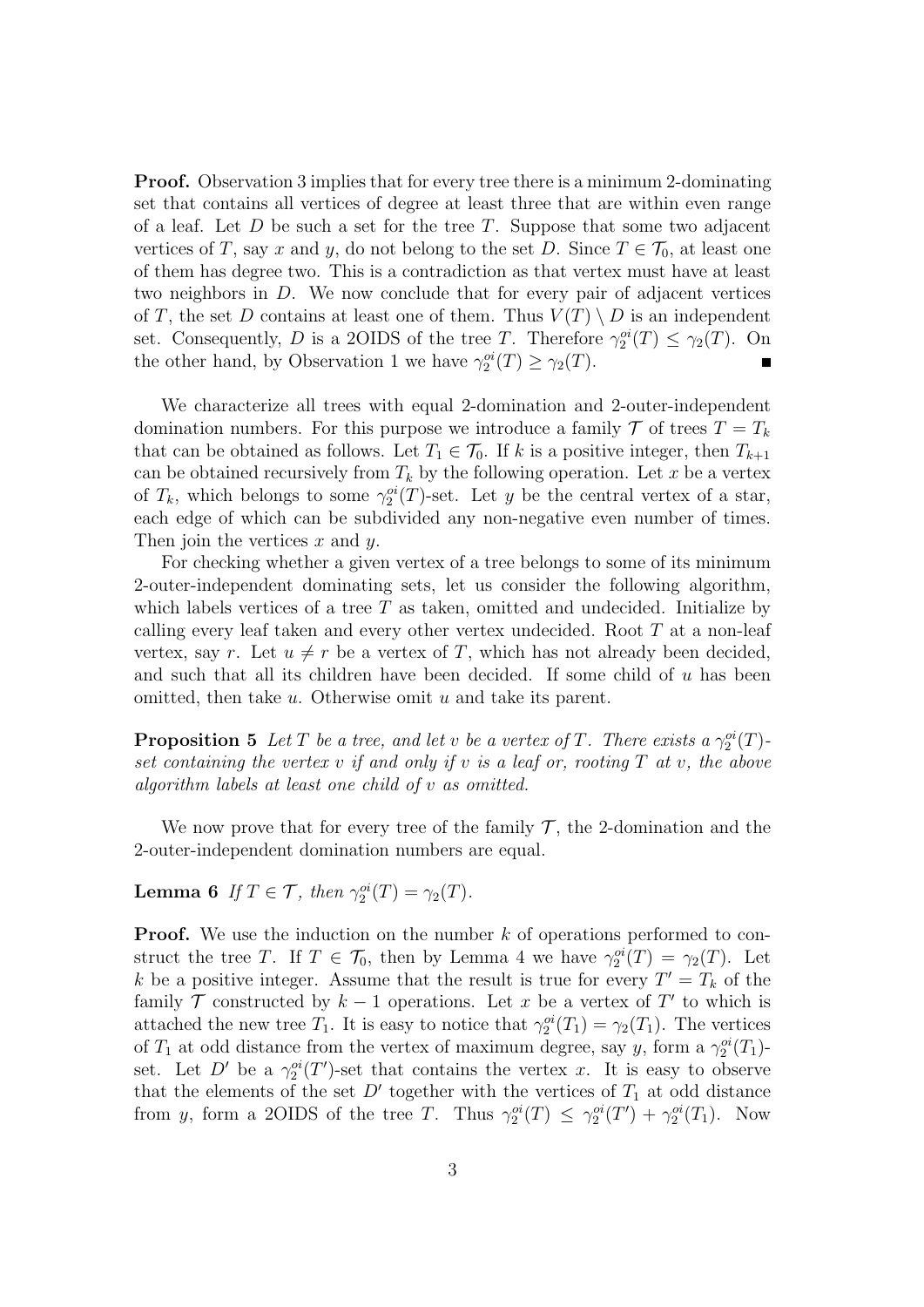let us observe that there exists a  $\gamma_2(T)$ -set that does not contain the vertex *y* and the vertices of  $T_1$  at even distance from *y*. Let  $D$  be such a set. Notice that all vertices of  $T_1$  at odd distance from  $y$  belong to the set  $D$ . Observe that  $D \cap V(T')$  is a 2DS of the tree *T'*. Therefore  $\gamma_2(T') \leq \gamma_2(T) - \gamma_2(T_1)$ . We now get  $\gamma_2^{oi}(T) \leq \gamma_2^{oi}(T') + \gamma_2^{oi}(T_1) = \gamma_2(T') + \gamma_2(T_1) \leq \gamma_2(T)$ . This implies that  $\gamma_2^{oi}(T) = \gamma_2(T)$ .

We now prove that if the 2-domination and the 2-outer-independent domination numbers of a tree are equal, then the tree belongs to the family *T* .

#### **Lemma 7** *Let T be a tree.* If  $\gamma_2^{oi}(T) = \gamma_2(T)$ *, then*  $T \in \mathcal{T}$ *.*

**Proof.** The result we obtain by the induction on the order *n* of the tree *T*. Assume that the lemma is true for every tree T' of order  $n' < n$ . If at most one vertex of *T* has degree at least three, then it follows from the definition of the family  $\mathcal{T}_0$  that  $T \in \mathcal{T}_0 \subseteq \mathcal{T}$  as in the tree *T* there is no pair of adjacent vertices of degree at least three. Now assume that at least two vertices of *T* have degree at least three. Let *x* be a vertex of *T* of degree at least three, which is adjacent to exactly one link. Thus *x* is adjacent to at least two chains. First assume that some of them is even. Let  $T_x$  be the tree induced by the vertex  $x$ and the chains adjacent to *x*. Let *S* be the set of vertices of  $V(T_x) \setminus \{x\}$  that are leaves or are at even distance from *x*. Let *T ′* be a tree obtained from *T* by replacing  $T_x$  with a path  $P_3$ , say  $xyz$ , where  $z$  is the leaf. Let  $D'$  be a  $\gamma_2(T')$ set that contains the vertices *x* and *z*. It is easy to observe that  $D' \cup S \setminus \{z\}$ is a 2DS of the tree *T*. Thus  $\gamma_2(T) \leq \gamma_2(T') + |S| - 1$ . Now let us observe that there exists a  $\gamma_2^{oi}(T)$ -set that does not contain the vertices of  $T_x$ , which are not leaves and are at odd distance from *x*. Let *D* be such a set. Observe that  $\{z\} \cup D \cap V(T')$  is a 2OIDS of the tree T'. Therefore  $\gamma_2^{oi}(T') \leq \gamma_2^{oi}(T) - |S| + 1$ . We now get  $\gamma_2^{oi}(T') \le \gamma_2^{oi}(T) - |S| + 1 = \gamma_2(T) - |S| + 1 \le \gamma_2(T')$ . This implies that  $\gamma_2^{oi}(T') = \gamma_2(T')$ . By the inductive hypothesis we have  $T' \in \mathcal{T}$ . It follows from the definition of the family  $\mathcal{T}$  that  $T \in \mathcal{T}$ .

Now assume that all chains adjacent to  $x$  are odd. Let  $T_x$  be the tree induced by the vertex *x* and the chains adjacent to *x*. The neighbor of *x* that does not belong to  $V(T_x)$  we denote by k. Let S be the set of vertices of  $T_x$  that are at odd distance from *x*. Let  $T' = T - T_x$ . Let  $D'$  be any  $\gamma_2(T')$ -set. It is easy to observe that  $D' \cup S$  is a 2DS of the tree *T*. Thus  $\gamma_2(T) \leq \gamma_2(T') + |S|$ . Now let us observe that there exists a  $\gamma_2^{oi}(T)$ -set that does not contain the vertex *x* and the vertices of  $T_x$  at even distance from  $x$ . Let  $D$  be such a set. The set  $V(T) \setminus D$  is independent, thus  $k \in D$ . Observe that  $D \setminus S$  is a 2OIDS of the tree *T'* of cardinality  $\gamma_2^{oi}(T) - |S|$ , and which contains the vertex *k*. Therefore  $\gamma_2^{oi}(T') \leq \gamma_2^{oi}(T) - |S|$ . We now get  $\gamma_2^{oi}(T') \leq \gamma_2^{oi}(T) - |S| = \gamma_2(T) - |S| \leq \gamma_2(T')$ . This implies that  $\gamma_2^{oi}(T') = \gamma_2(T')$ . By the inductive hypothesis we have  $T' \in \mathcal{T}$ . Moreover, there exists a  $\gamma_2^{oi}(T')$ -set that contains the vertex *k*. The tree  $T_x$  is